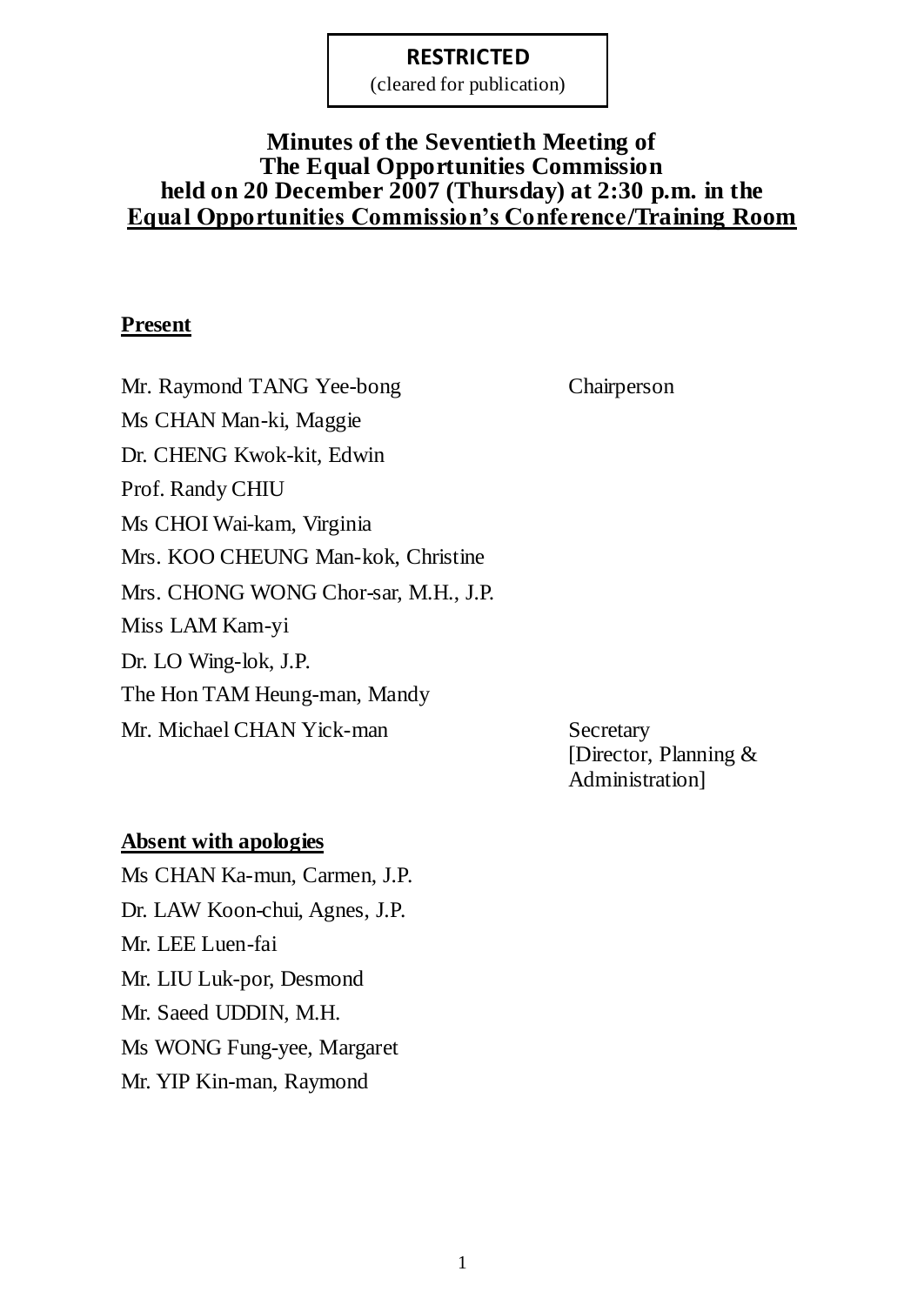(cleared for publication)

## **In attendance**

Mr. Herman POON Lik-hang Chief Legal Counsel [CLC] Ms Mariana LAW Acting Head, Corporate

Mr. Joseph LI Siu-kwai Director, Operations [D(Ops)] Dr. Ferrick CHU Head, Policy and Support [HPR] Communications and Training [Ag. HCCT] Ms Kerrie TENG Accountant [ACCT] Miss Gloria YU Senior Equal Opportunities Officer, Administration &

Personnel [SAP]

# **I. Introduction**

1. The Chairperson (C/EOC) welcomed all Commission Members (Members) to the  $70<sup>th</sup>$  Meeting.

2. Apologies for absence were received from Ms Carmen CHAN Ka-mun, J.P., Dr. Agnes LAW Koon-chui, J.P., Mr. LEE Luen-fai, Mr. Desmond LIU Luk-por, Mr. Saeed UDDIN, M.H., Ms Margaret WONG Fung-yee, and Mr. Raymond YIP Kin-man due to clash of meetings/out of town engagements.

3. A Press Briefing would be held immediately after the EOC meeting at 5:00p.m. Members were invited to join the Briefing if timewise feasible.

# **II. Confirmation of Minutes**

(Agenda Item No. 1)

4. The Minutes of the  $68<sup>th</sup>$  and  $69<sup>th</sup>$  Meetings held on 20 September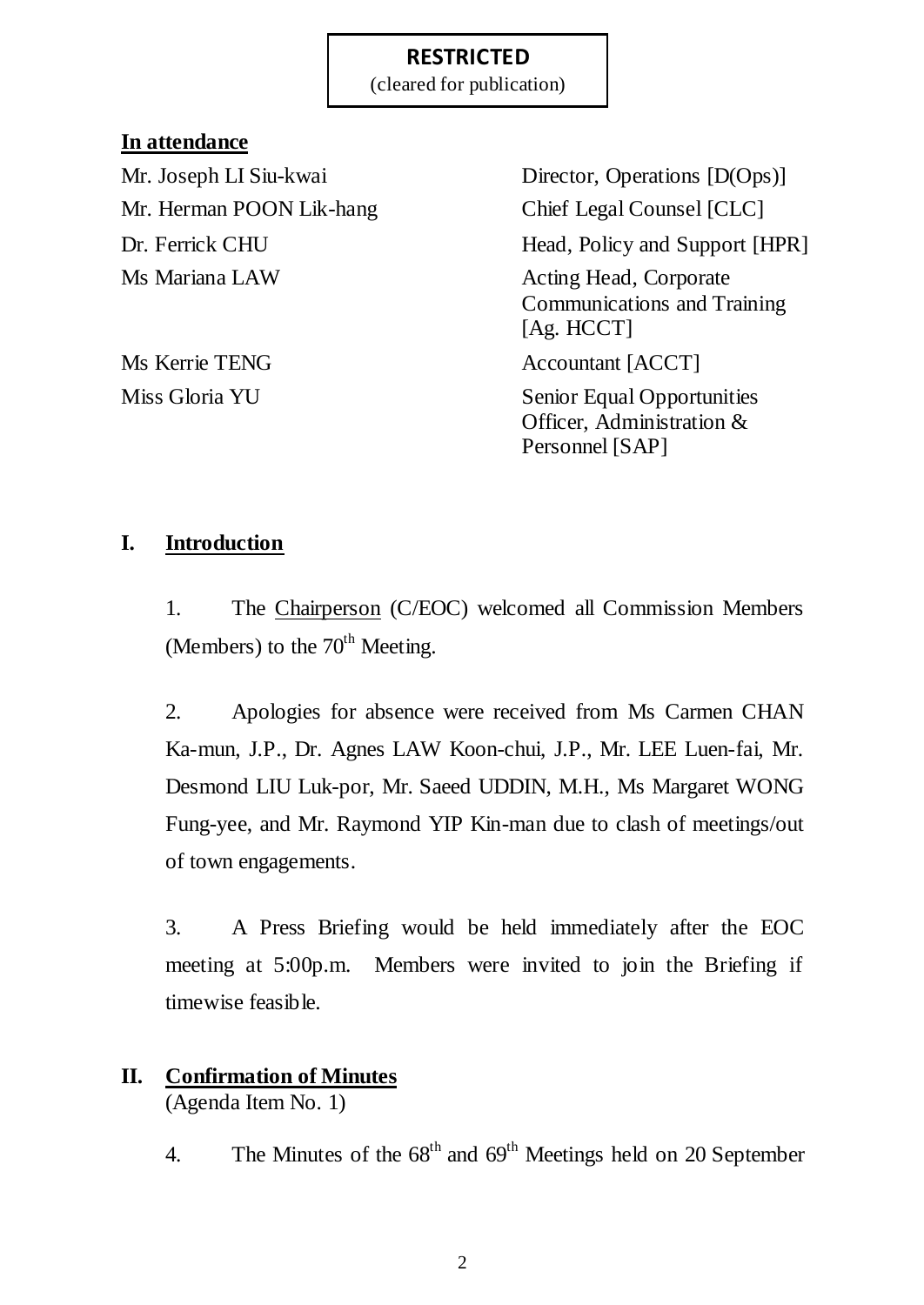(cleared for publication)

2007 and 25 October 2007 respectively were confirmed without amendments.

### **III. Matters Arising**

(Agenda Item No. 2)

5. Matters requiring Members' attention arising from the 68<sup>th</sup> Meeting were included in the new agenda items. There were no matters arising from the  $69<sup>th</sup>$  Meeting.

### **IV. New Agenda Items**

# **Update on Progress of Formal Investigation on Accessibility in Certain Publicly Accessible Premises**

(EOC Paper No. 29/2007; Agenda Item No. 3)

6. D(Ops) updated Members the latest progress of the Formal Investigation on Accessibility in Certain Publicly Accessible Premises as detailed in EOC Paper No. 29/2007.

7. Members were informed that up to the end of November 2007, a total of 44 out of 60 sites selected for the exercise had been inspected which included shopping centres, car parks, markets, government offices, public rental housing estates and cultural facilities. Inspections to government clinics and health centres were yet to be made upon obtaining more information from the users' perspective. In addition, instead of inspecting stand alone community halls, inspections would be made to community centres that included rented venues for NGOs and other facilities. As such, more time and effort would be expected to complete the inspection. Members were also briefed about the general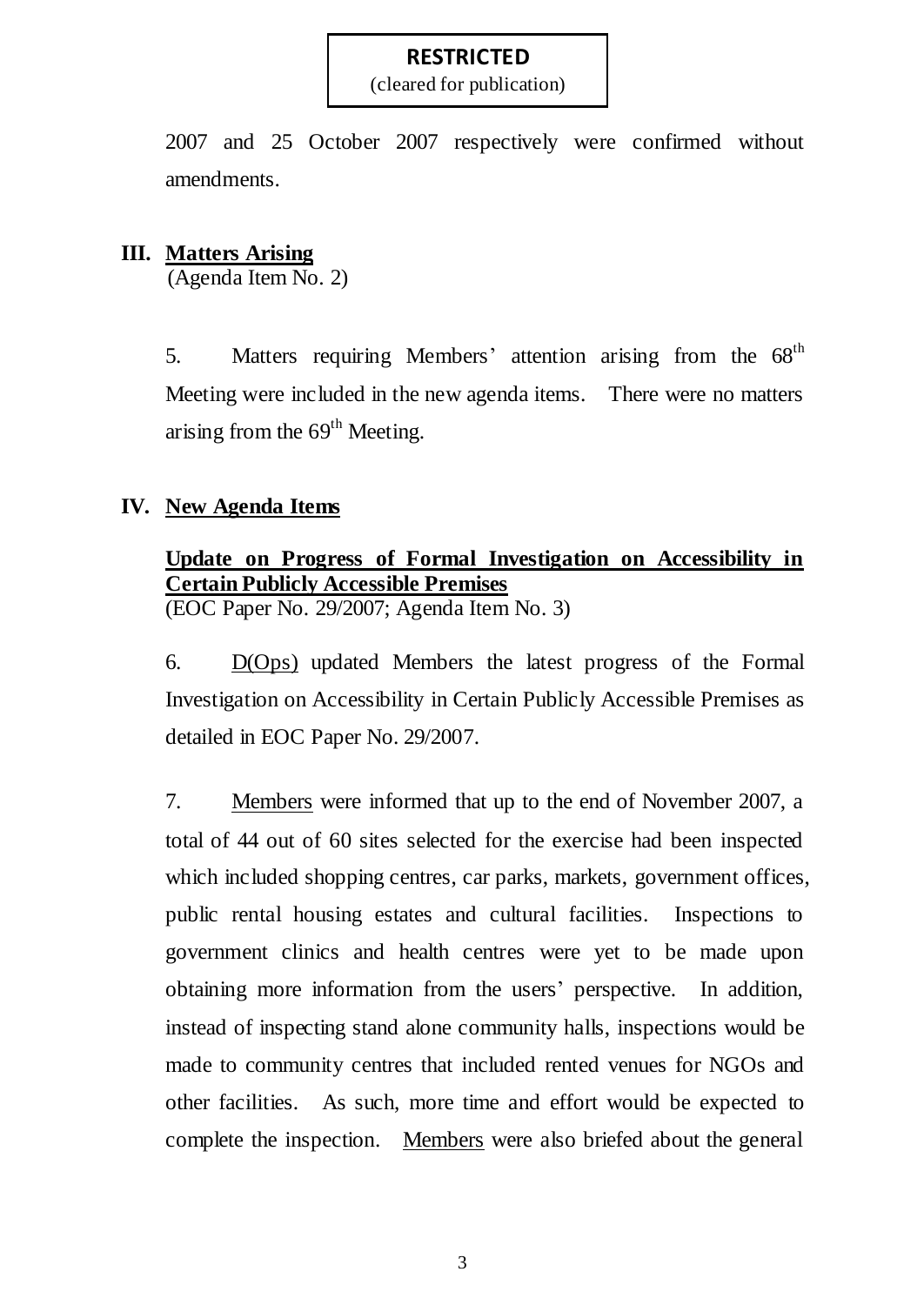(cleared for publication)

observations from the inspections made as contained in paragraph 5 of the said paper.

8. Regarding the contact with stakeholder groups, D(Ops) informed Members that 2 focus group meetings were held with disability groups in which a Member had assisted in the conduct of the meeting. He thanked the Member for her assistance and said that 1 to 2 similar meetings would be arranged in due course. The entire inspection was expected to be completed by the end of February 2008. Views from management/owners of the target premises and professional groups would also be collected.

9. The Member assisted in the conduct of the focus group meetings added that participants of the meetings from disability groups expressed appreciation on the arrangement which served as a useful platform for exchanging views and they welcomed similar communication forums be arranged in the future. On the other hand, there was also a representative from the Rehabilitation Advisory Committee who participated in the meetings to share views and progress of the work in relation to accessibility in government departments with participants. She commented that the meetings were very effective to increase understanding among various stakeholders. She appreciated EOC staff's efforts in this regard. C/EOC responded that this was one of the important functions of the EOC acting as a bridge between various stakeholders to help advance our work towards a barrier-free society. He also requested D(Ops) to prepare a priority list of action items after the completion of the whole project for follow up. D(Ops) said that the priority list would be drawn up from users' perspective after obtaining views from stakeholder groups and professionals concerned.

4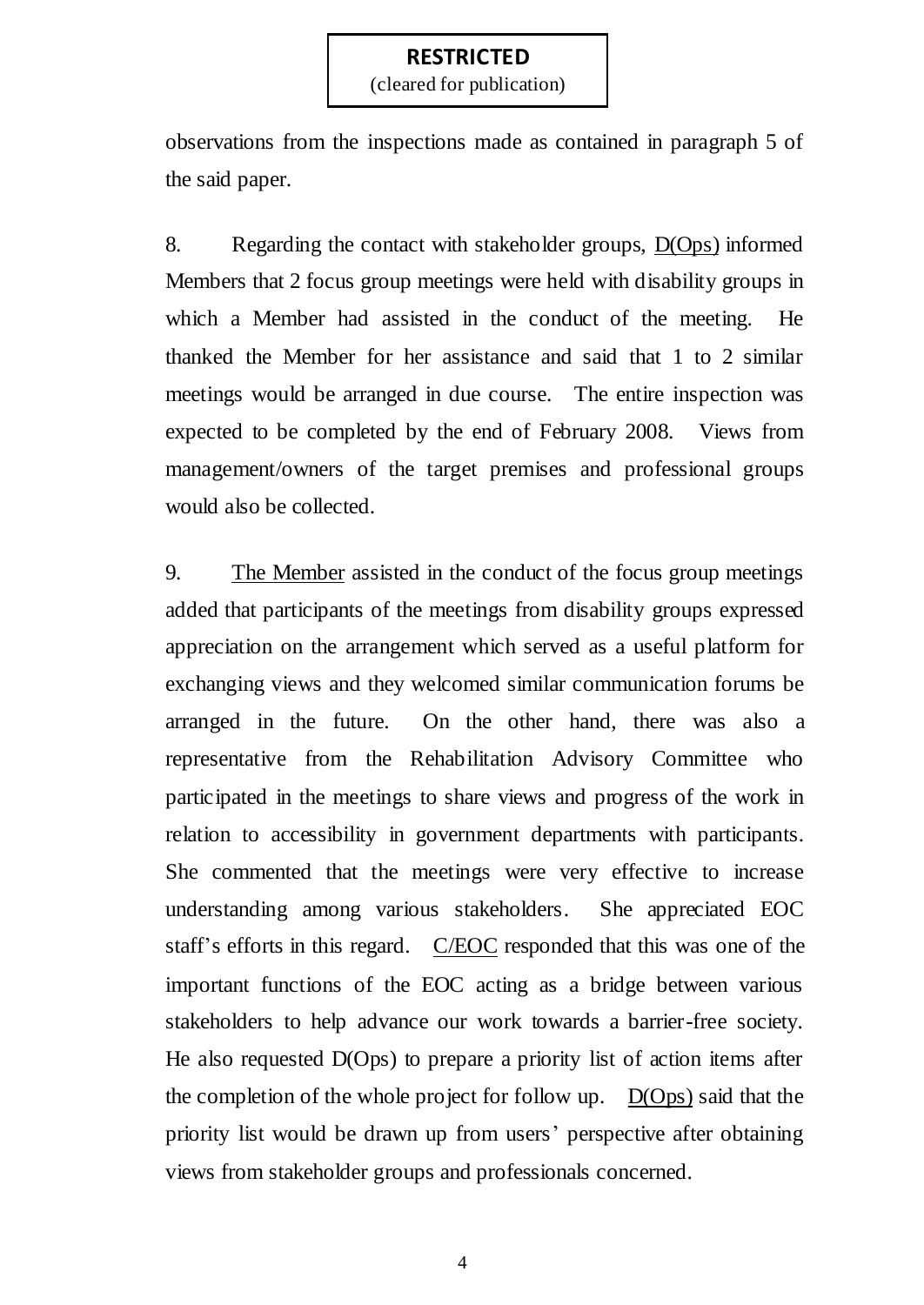(cleared for publication)

10. Members noted the paper and the verbal report.

# **Report and Recommendations of the Working Group on the Desirability of Establishing an Equal Opportunities Tribunal**

(EOC Paper No. 30/2007, Agenda Item No. 4, also a matter arising from the  $68^{\text{th}}$  Meeting)

11. CLC presented to Members the revised recommendations of the Working Group on the Desirability of Establishing an Equal Opportunities Tribunal. He briefed Members, in particular, on the revised recommendation of providing direct access to the complainant to commence a claim in the proposed Equal Opportunities Tribunal (EOT), the discretion in the proposed EOT to refer appropriate cases to the EOC for investigation and conciliation before commencing proceedings, other matters facilitating the interface between the EOC and the proposed EOT, and the question of recovering legal expenses from successful assisted persons as contained in EOC Paper No. 30/2007. He invited Members' views on the paper.

12. In response to <u>a Member's</u> query on whether the proposed EOT, if adopted, would affect the existing work of the EOC or its future development, CLC replied that he could see no difference in EOC's operation if the EOT were to be established.

13. Members expressed their support of the revised recommendations. A Member had reservation on the proposed discretion for the EOC to terminate complaints involving issues of public importance that should be considered by the proposed EOT vide paragraph 20.2 of the said paper. He had concern on how the discretion would be exercised and when the EOC was exercising the discretion, it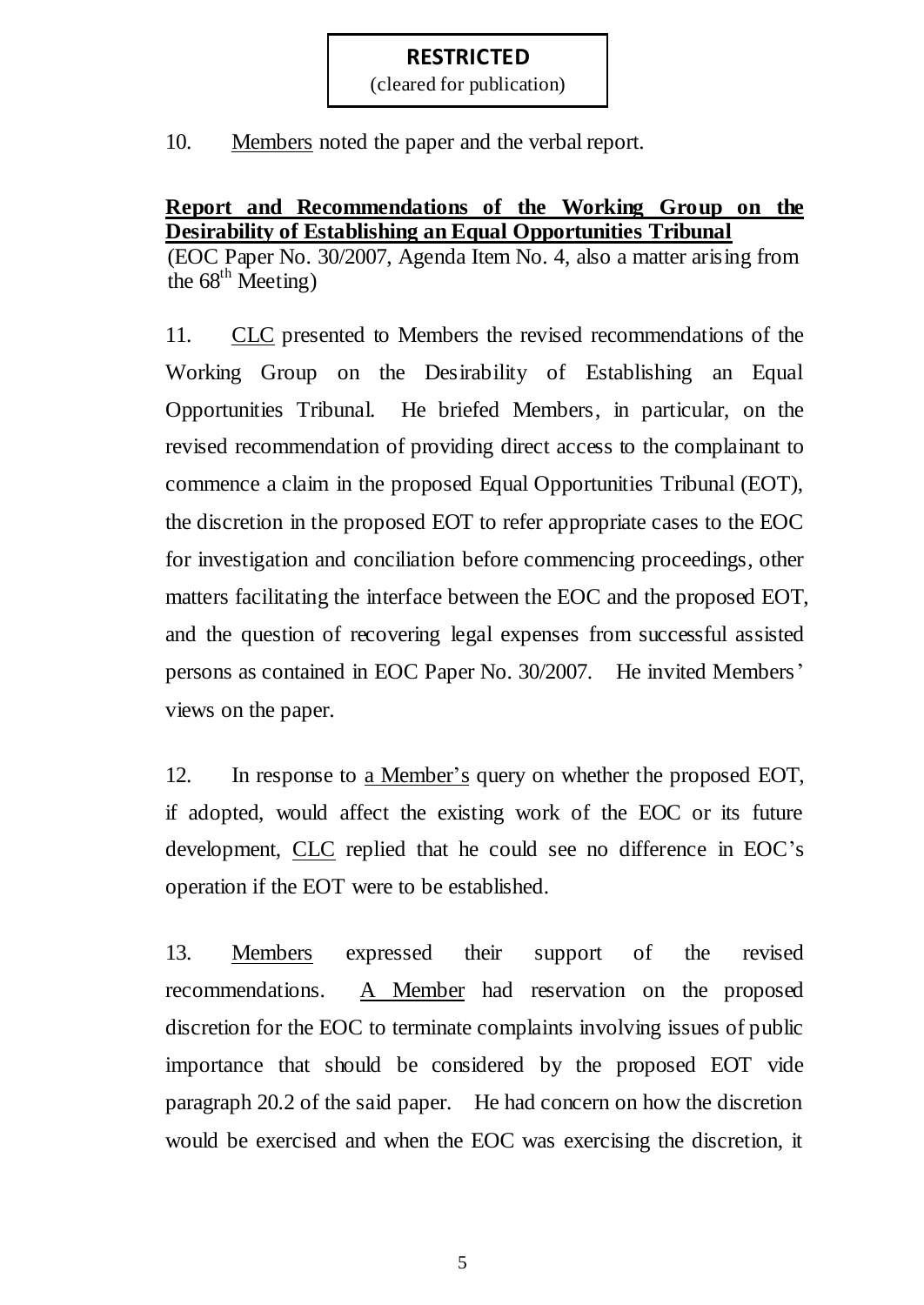(cleared for publication)

could be perceived as a departure from its existing core duty of resolving complaints in the first place by conciliation. A Member said that she had no particular concern on this discretion as long as it was not a governing principle and she believed that the EOC would exercise reasonable discretion. CLC added that in making the recommendations, reference had been made to overseas' experience to allow for flexibility in the interface between EOC and the proposed EOT. In addition, the Commission would consider relevant factors and merits of each case in exercising its discretion to terminate a complaint and such decision was subject to judicial review. He said that he was confident that appropriate discretion would be exercised within the remit of the law under the revised recommendations.

#### *(Ms Virginia CHOI left the meeting at this juncture.)*

14. Having deliberated on the said Paper, Members endorsed the recommendations. A detailed document would be drafted for submission to the Government on EOC's recommendations and the draft would be presented to Members for endorsement before it was issued.

# **Update on Seminar on Our Ten Years Under the DDO – Moving Forward, Changing Culture**

(EOC Paper No. 31/2007; Agenda Item No. 5, also a matter arising from the  $68^{\text{th}}$  Meeting)

15. HPR provided an update to Members on the preparation work for the Seminar on Our Ten Years Under the DDO – Moving Forward, Changing Culture (the Seminar). He recapitulated that the objective of the Seminar was to review the impact of the Disability Discrimination Ordinance (DDO) since its implementation and consider the way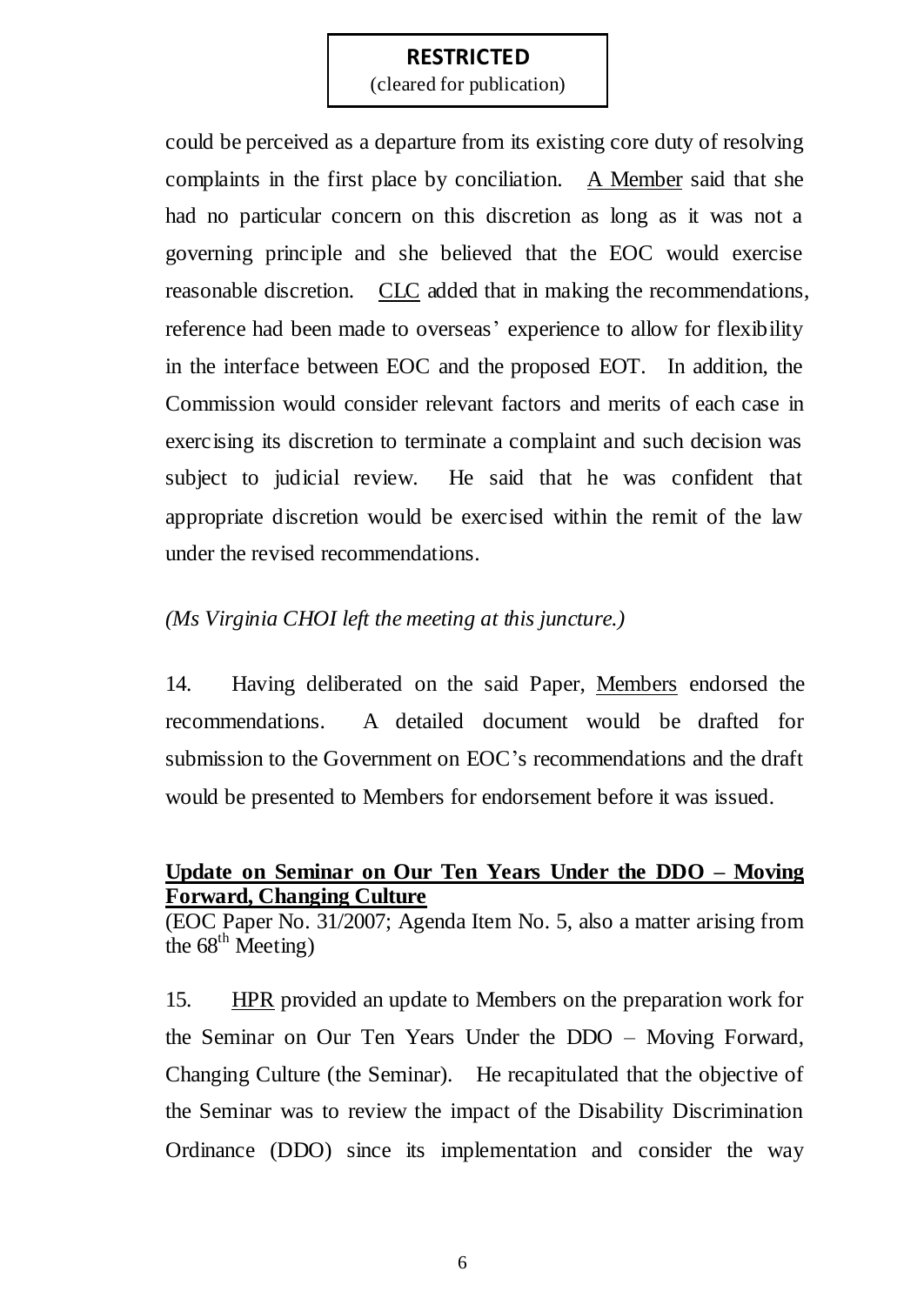(cleared for publication)

forward with due regard to the newly adopted Convention on the Rights of Persons with Disabilities. He said that Members raised the following points concerning the Seminar in the last meeting:

- i. The question of inviting participants from the Mainland authorities and Non-Government Organizations (NGOs) to the Seminar;
- ii. Members' request for a detailed breakdown of the budget for the Seminar for consideration; and
- iii. Consideration of a more appropriate Chinese Seminar title to replace the proposed title of "移風易俗".

16. HPR said that a working group was formed and with the advice from Members, the points raised above were addressed. In addition to Dr. Andrew BYRNES from the University of New South Wales, Australia, Mr. Eric ZHANG, Director of China National Secretary for Rehabilitation Institute, would speak at the Seminar in the context of China's way forward in promoting the rights and well-being of persons with disabilities following the signatory of the newly adopted Convention on the Rights of Persons with Disabilities. Moreover, there would be 10 participants from related organizations from Guangzhou attending the Seminar, as referred by Dr. Agnes LAW. To facilitate their attendance, a financial subsidy was proposed in the estimated expenditure breakdown attached to EOC Paper No. 31/2007 for consideration. He then highlighted to Members the major estimated expenditure items and explained that there was an increase in the budget as compared to last year's seminar on Gender Equality of the same scale.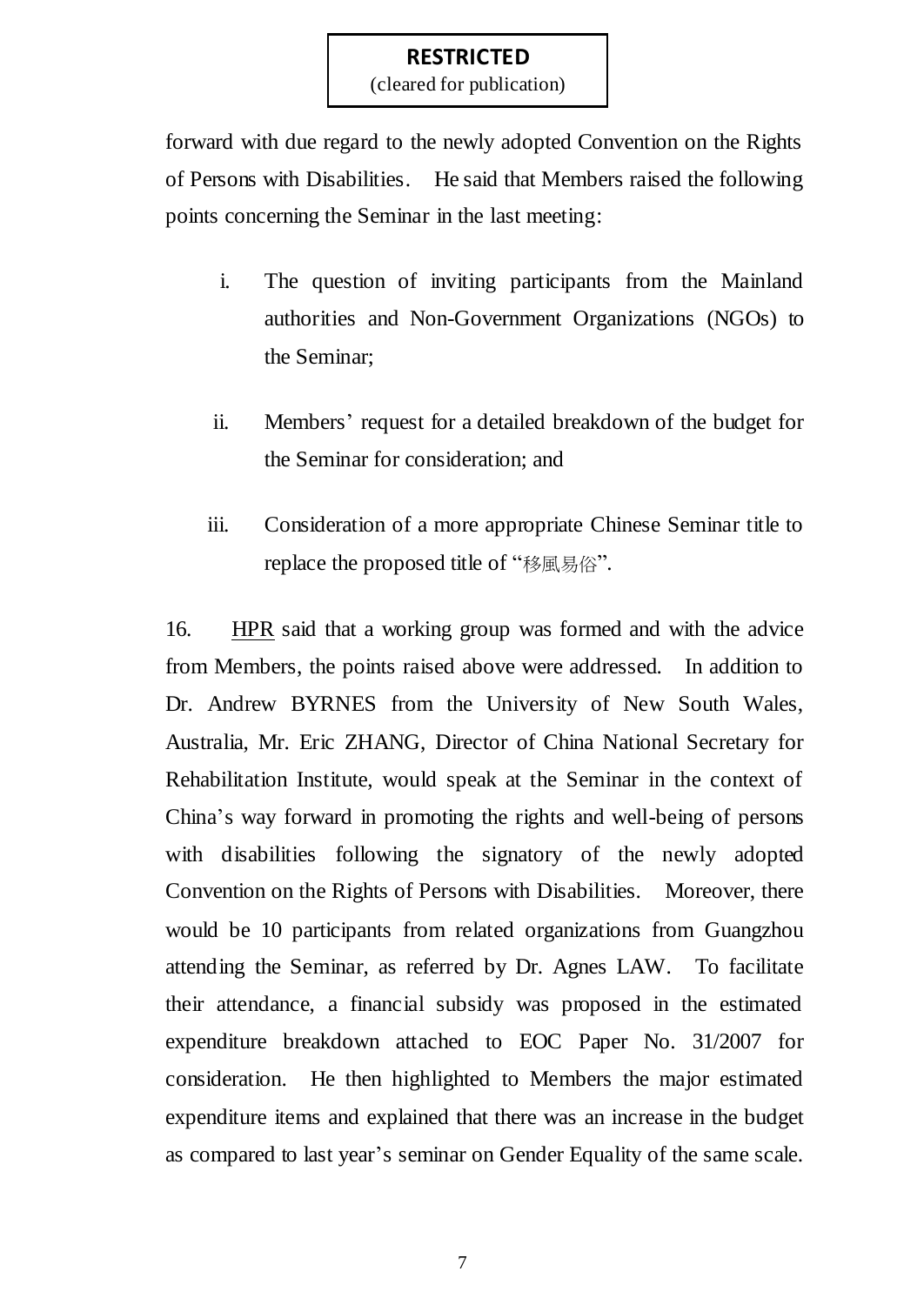(cleared for publication)

The increase was mainly due to the more than 10% increase in hiring of venue, the financial cost involved in inviting overseas and Mainland speakers, the provision of SI, sign language translators, the construction of a wider stage ramp to facilitate wheelchair speakers, the making of seminar papers in Braille format for the visually impaired participants, and souvenirs for over 20 speakers and panelists. Moreover, to allow room for the stage ramp and the SI booths, the venue might only house a maximum of 250 participants. This would reduce the required budget under hiring of venue. He estimated that the overall budget for the Seminar would be around HK\$400K to HK\$500K.

17. A Member expressed that the Seminar was very meaningful and would well-serve the purpose, and it would be a pity to accommodate only 250 participants. He enquired if a bigger venue could be used. Another Member echoed the same and suggested booking an additional room for video-linking the Seminar to include more participants. HPR replied that it was not possible as all the rooms in the Hong Kong Exhibition and Convention Centre were fully booked more than half a year ago.

18. The same Member also suggested to treat the 10 participants from Guangzhou referred by Dr. Agnes LAW as invited guests to the Seminar to better reflect the nature of their participation. HPR would make appropriate revision in the estimated expenditure to reflect this. In response to a question raised by the same Member and another Member, HPR informed that all the 10 invited guests from Guangzhou were representatives of disability groups and NGOs in Guangzhou. The Members concerned followed on to suggest requesting the 10 invited guests from Guangzhou to participate actively in the floor

8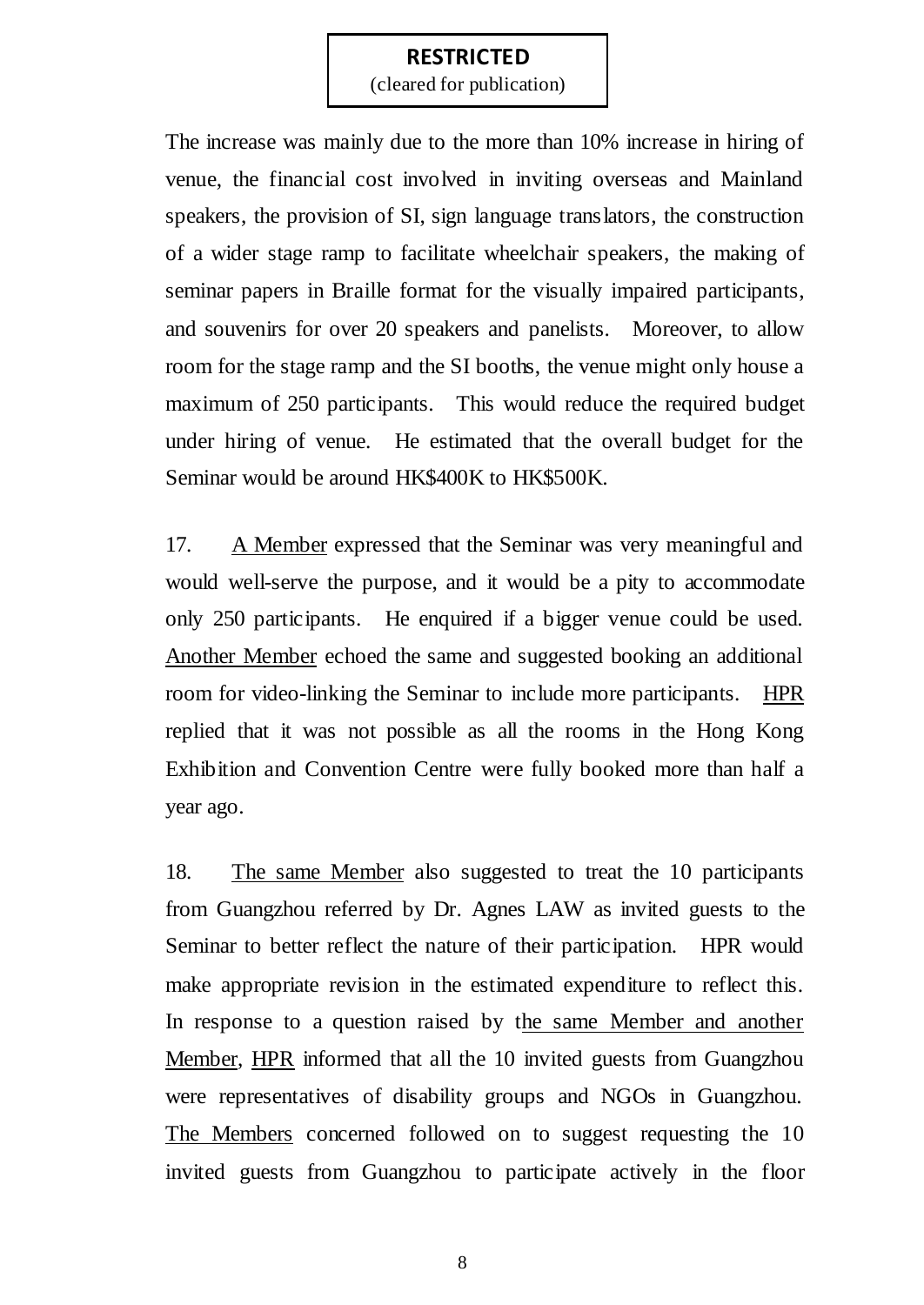(cleared for publication)

discussions at the Seminar and to provide written materials for sharing, for the benefit of local participants. The Meeting agreed.

19. With regard to the estimated budget, a Member questioned the reasonableness of the HK\$75,000 for backdrop, the HK\$22,770 for hiring of a VIP Room for speakers and the expenditures of HK\$15,000 for the souvenirs to the 24 speakers and panelists. He opined that all items under the estimated budget could be trimmed. He requested to have a further itemized breakdown on the estimated expenditure related to the backdrop and to give consideration to lowering the overall budget before giving consideration to this agenda item. Regarding the HK\$75,000 for the backdrop, HPR clarified that the amount included an estimated expenditure for construction of a ramp of standard scale 1 to 12; however, after consulting the 2 speakers who were wheelchair-users, it was confirmed that they could use the ramp that came with the venue. As such, the cost of this item would be trimmed down accordingly.

20. After deliberations and in view of the urgency of this subject, the Meeting agreed to consider the revised budget for the Seminar after it has been prepared via paper circulation

*(Ms Mandy TAM and Prof. Randy CHIU left the meeting respectively at this juncture.)*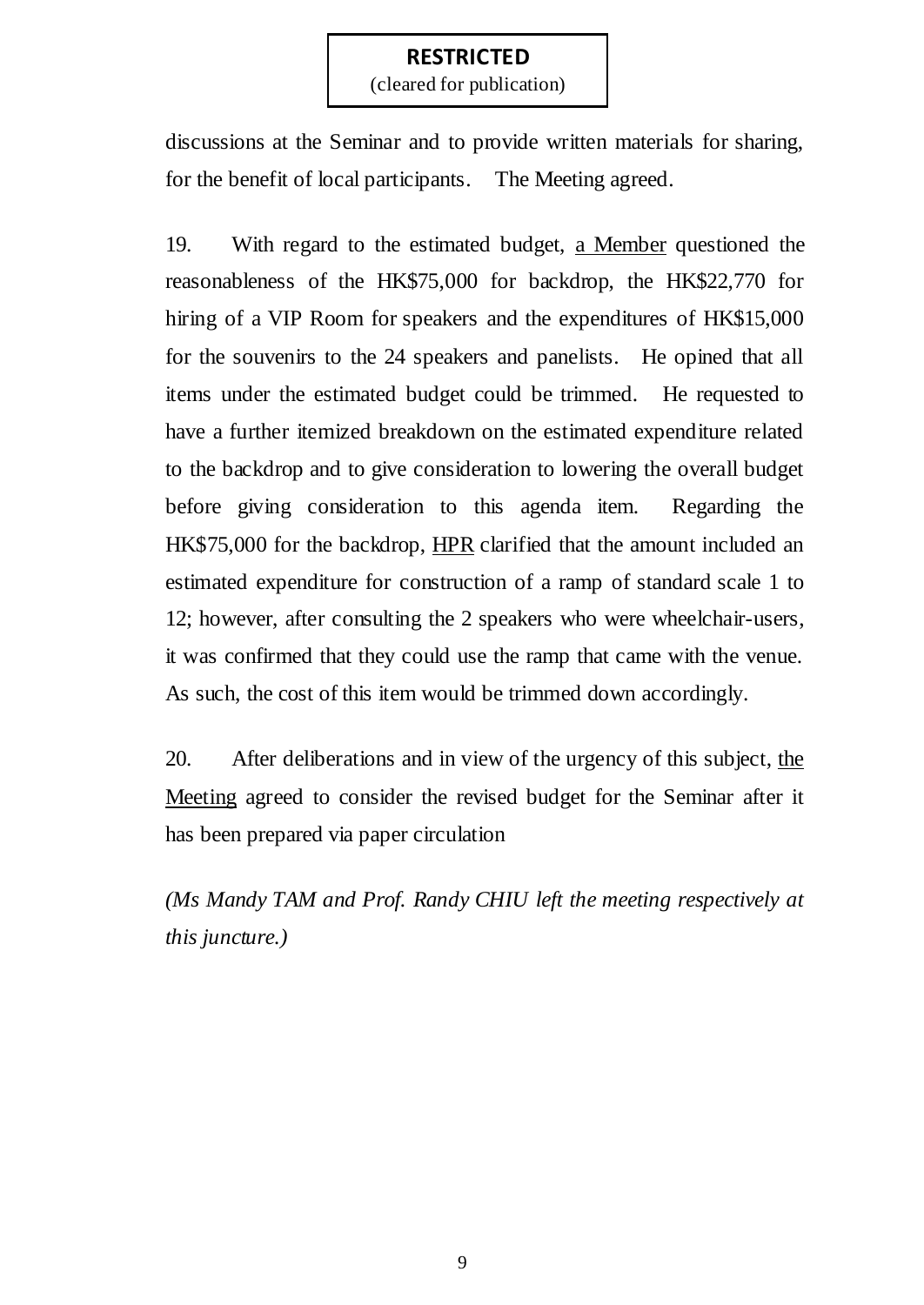(cleared for publication)

### **Reports of the Legal & Complaints Committee, Community Participation & Publicity Committee, Public Education & Research Committee and Administration & Finance Committee** (EOC Paper No. 32/2007; Agenda Item No. 6)

21. Members noted the information on the work of the respective committees as contained in EOC Paper No. 32/2007.

## **Status Report on the Follow-up Actions on Recommendations of EOC's Organizational Review, HRM Review and Independent Panel of Inquiry and EOC's Work Plan**

(EOC Paper No. 33/2007; Agenda Item No. 7; also a matter arising from previous meetings)

22. DPA outlined to Members the updated progress regarding the implementation of the three review reports and the status of work carried out under EOC's Work Plan as detailed in EOC Paper No. 33/2007. He added that the great majority of the recommendations of the three reports had either been implemented, which included items that were on-going in nature, or given due consideration if not implemented. In the course of implementing the various recommendations, Members' input and advice had been sought through the working committees, the EOC Board or task groups. He then went through in detail the updated status of outstanding items at the last report as highlighted in Appendix I of the said paper with Members.

23. Members noted that on item 17 concerning the recommendation for EOC to broaden its network by increasing the number of Co-opted Members in sub-committees, EOC had appointed three new Co-opted Members each for the Community Participation & Publicity Committee (CPPC) and the Public Education & Research Committee (PERC) in 2007.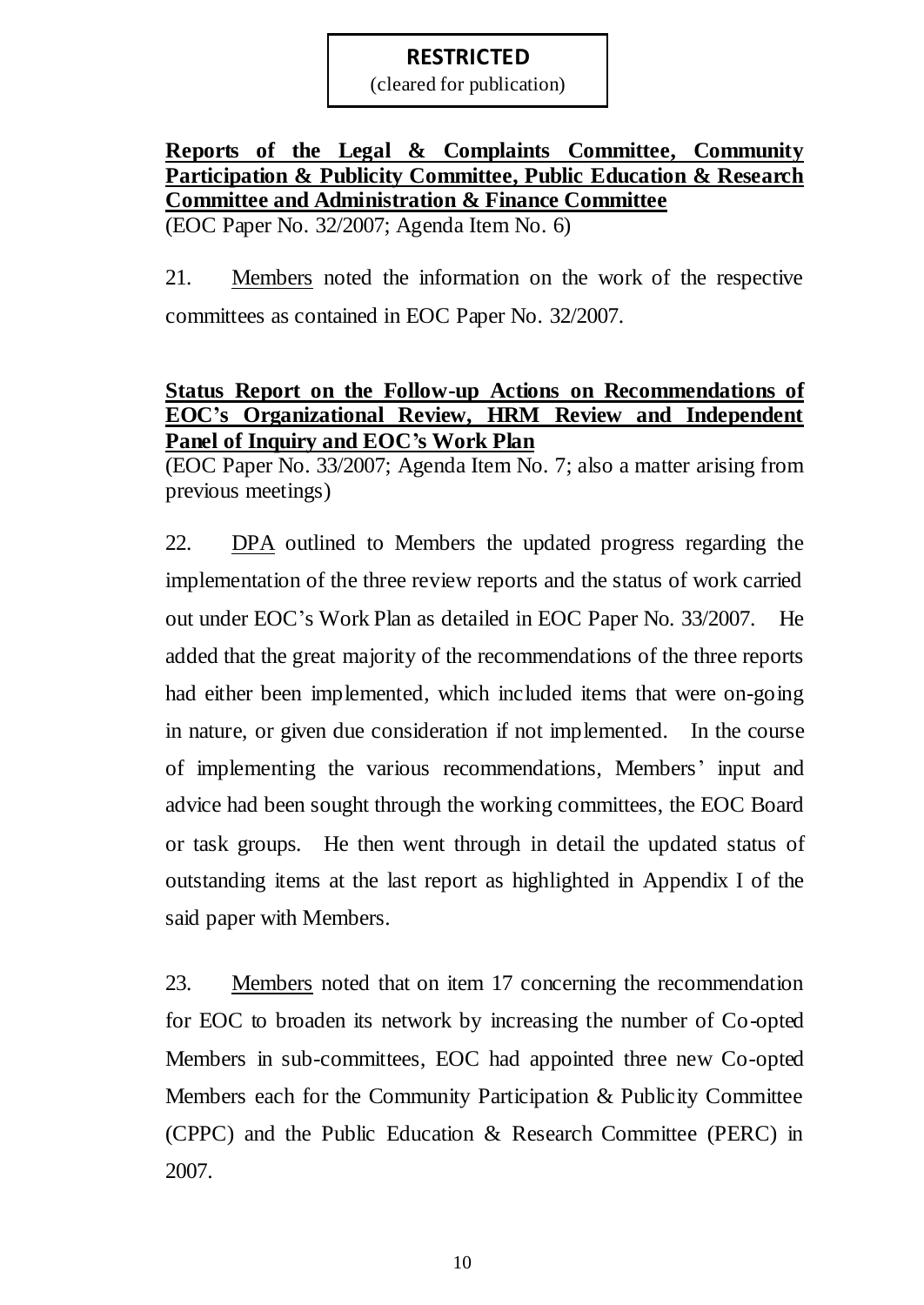(cleared for publication)

24. On item 29c, Members noted that a broad-based survey to gauge public perception on EOC's work and to evaluate the opinions of service recipients of EOC's public education and training programmes had commenced and was expected to be completed by March of 2008.

25. On the recommendation for EOC to have more collaboration with the Women's Commission (WoC) and the Rehabilitation Advisory Committee (RAC) vide item 43, Members noted that an executive summary of the findings and recommendations of a Survey on Family Friendly Policies in Hong Kong conducted in collaboration with the WoC had been released in July 2007. Further collaboration opportunities with the WoC and other organizations/academic institutes were being considered.

26. Regarding the recommendations for EOC to conduct thematic surveys on a need basis (item 50) and to strengthen the Policy and Research Unit (PRU) to cater for the increasing workload, DPA informed that a new staff was recruited for the PRU. Apart from conducting a Survey on Family Friendly Policies conducted in collaboration with the WoC mentioned above, another thematic study on Media Contents on Gender Awareness had commenced in February 2007. The study was expected to be completed in the  $1<sup>st</sup>$  quarter of 2008.

27. On item 60 concerning EOC's human resources policies and management, Members noted consideration has been given to the recommendation for EOC to explore "open contract employment" instead of "fixed term contract employment" for staff. On the proviso that there would be no change in staff's terms and conditions of employment, the EOC would progressively introduce the conversion to

11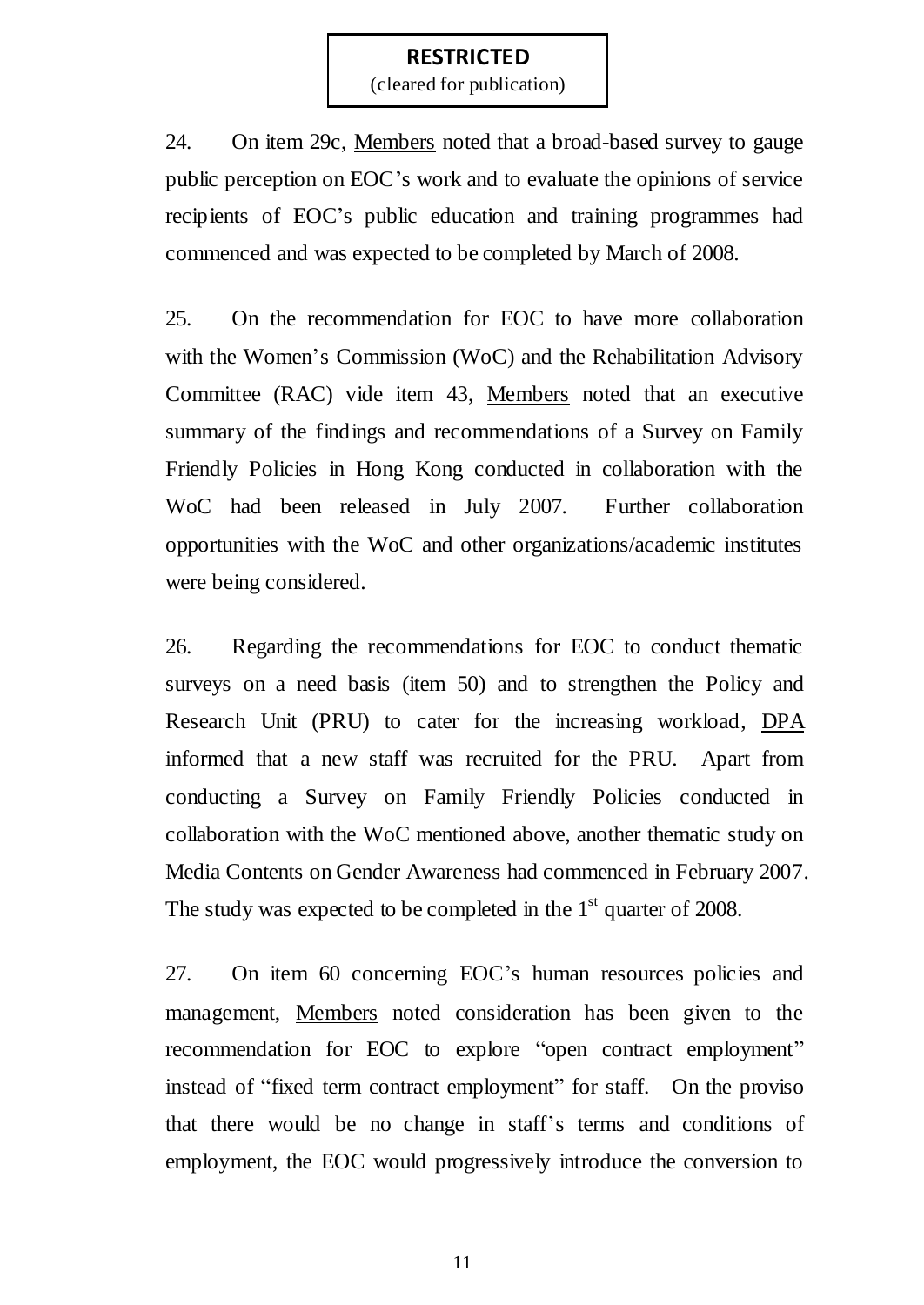(cleared for publication)

"open contract employment" for staff on permanent establishment with 10 or more years of service.

28. On the recommendation for EOC to maintain a network with similar statutory organizations in Hong Kong and the Mainland to share experiences and explore chances of collaboration (item 83), DPA reported that some Members and staff had participated in a study/networking trip to relevant government departments and NGOs in the Mainland in January 2007. The trip focused on getting an understanding on empowerment issues for women, protection of women's rights, ethnic minority policies and the local government's system and framework in accommodating the minority groups and maintaining social harmony. On the other hand, the EOC also provided briefings to its Mainland counterparts who went on study visits in Hong Kong to understand the relevant systems and legislation in Hong Kong. In addition, in the Seminar on Disability Discrimination Ordinance (DDO) to be held in January 2008 vide Agenda Item 5, guests from the Mainland would come and share their experiences in promoting the rights and well-being of persons of disabilities in China. More networking and sharing opportunities would be explored for both Members and staff as appropriate in the future.

29. DPA drew Members' attention to item 51 relating to the developing of an EO index. He said that useful references would be made from other Hong Kong gender related development indices produced regularly by the United Nations and the findings of EOC's thematic surveys, it was therefore considered that there was no immediate need for EOC to develop an EO index.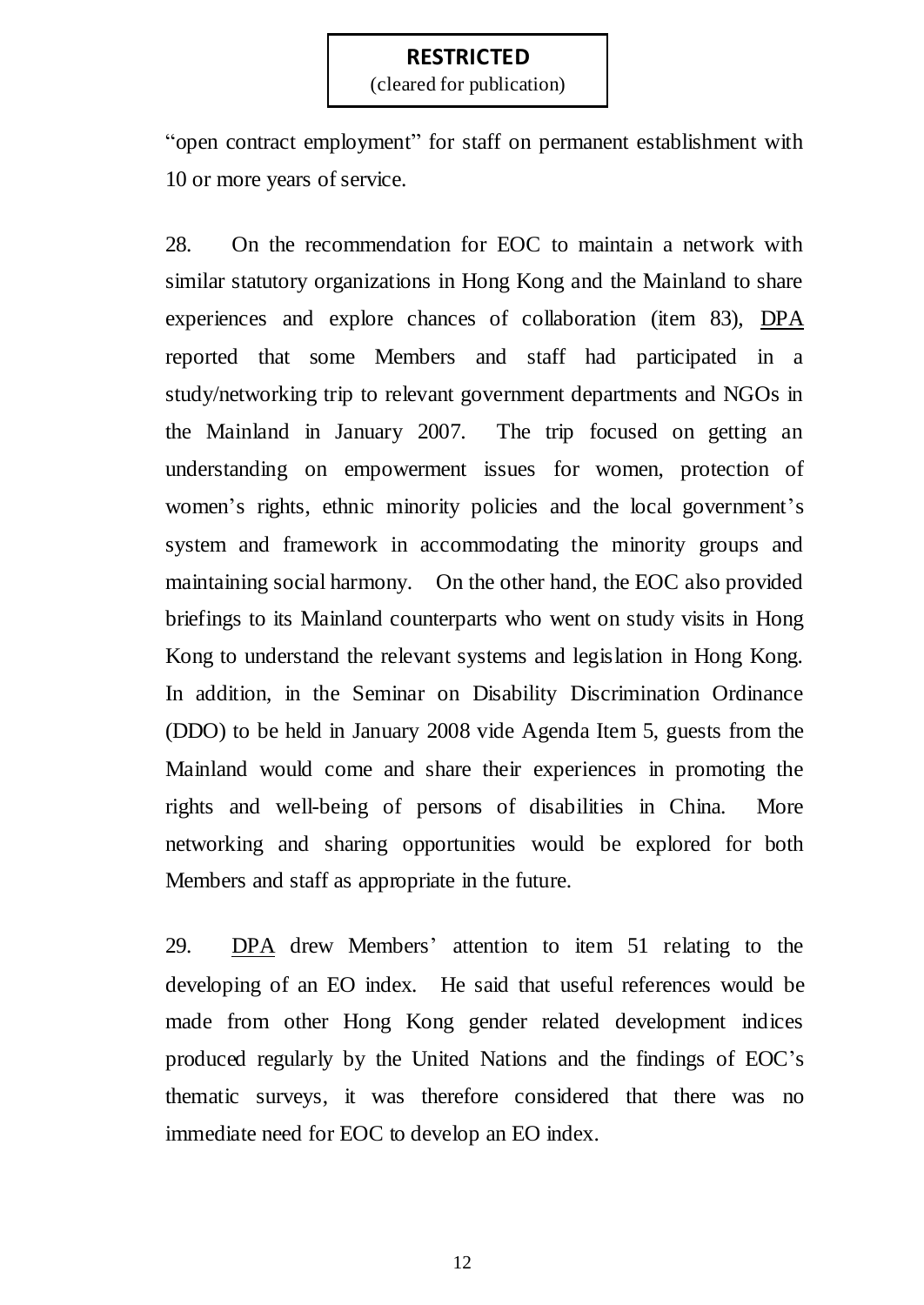(cleared for publication)

30. Regarding the 20 items on EOC's Work Plan for 2007/08, Members noted the major progress updates which had also been discussed and reported in various work group meetings and committees as detailed in Appendix II of the aforementioned Paper.

# *(Ms Maggie CHAN left the meeting at this juncture.)*

31. A Member expressed that he was in support of the recommendation on the conversion to "open contract employment" for staff vide item 60 of Appendix I. He also raised some questions and made some suggestions on this particular item. In response to the questions raised, DPA confirmed that staff would not lose out on gratuity after the conversion, and they would continue to be eligible for such benefit normally at three year interval, same as the current arrangement. Additionally, the conversion would take place after a signed mutual agreement had been obtained or at the expiry of the current contract.

32. Members noted the paper. They also noted that all major recommendations of the 3 reports had either been implemented or given due consideration, some of which were implemented on an on-going basis. Further updates, if any, on the progress of implementation would be reported in the relevant EOC committees in the future.

### *(Miss LAM Kam-yi left the meeting at this juncture.)*

# **Report on Study Trip to Stockholm, Sweden, 3-7 September 2007** (EOC Paper No. 34/2007; Agenda Item No. 8)

33. CLC reported to Members the visit to Sweden undertaken by C/EOC and himself from 1 to 8 September 2007. He started by briefly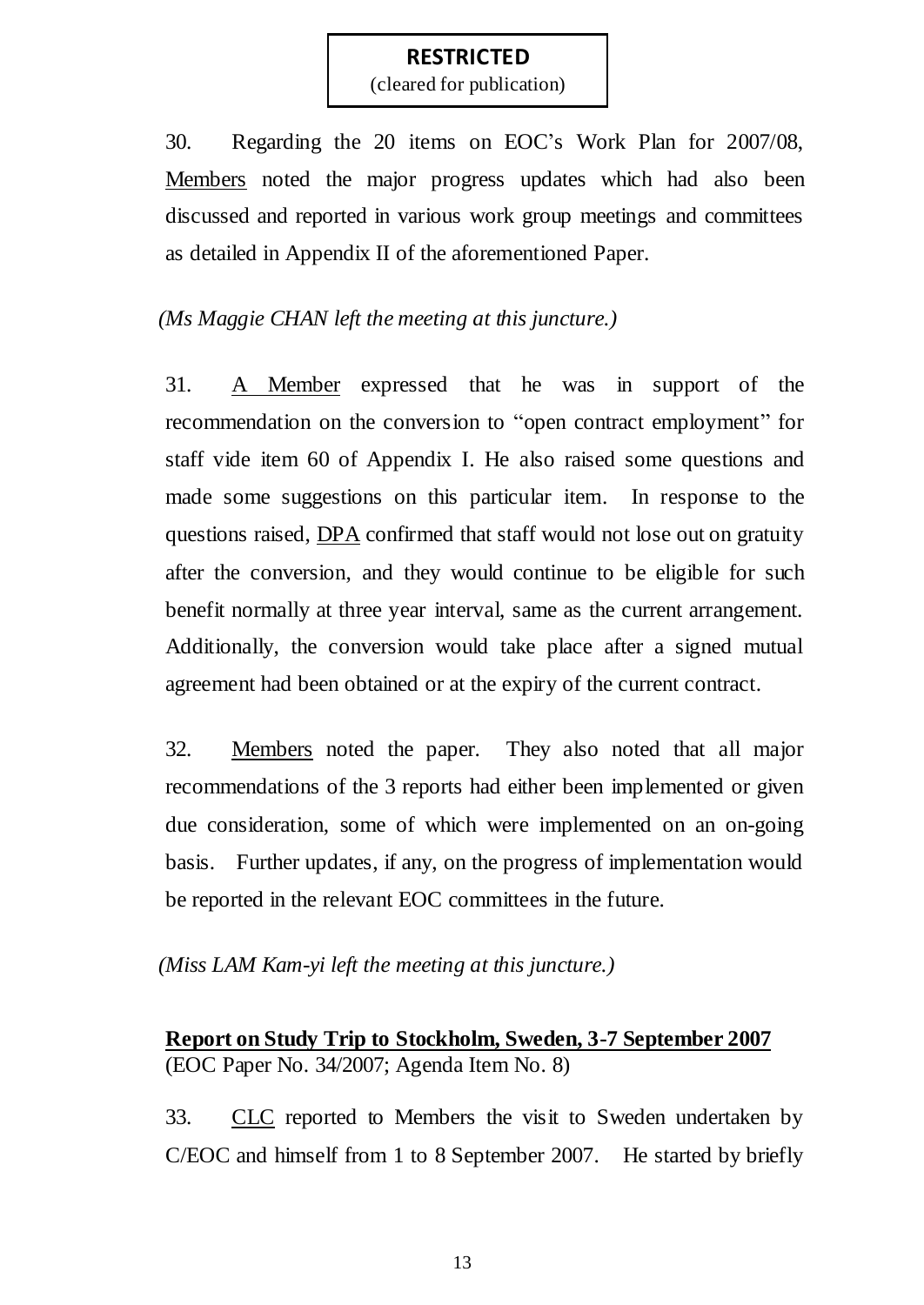(cleared for publication)

introducing to Members the nature and functions of 8 organizations that they had visited, namely the Handisam, the Parliamentary Ombudsman, the Swedish Disability Federation, the Disability Ombudsman, the Ombudsman against Discrimination on grounds of Sexual Orientation, the Ombudsman against Ethnic Discrimination, the Samhall and the Equal Opportunities Ombudsman. He then shared with Members the observations and reflections as detailed in EOC Paper No. 34/2007, particularly on the similarities and differences in the anti-discrimination laws and their implementation, and the complaint handling process between Hong Kong and Sweden.

34. It was pointed out that in Sweden, the concept of Equal Opportunities was not just a politically correct slogan, instead, Equality, whether in terms of gender, race, sexual orientation, or functional capacity (disability), appeared to be an accepted value, and significant resources were devoted by the Swedish society, without much internal dispute, to pursue its realization. Anti-discrimination legislation was only part of many measures Sweden has taken to realize Equality. Employers and other organizations had annual equality plans which survey the equality situation within their organizations and identify goals to be achieved and set out measures to do so. Hong Kong and the EOC had much to gain from looking at the Swedish society's commitment to Equality and the measures that have been adopted there, and at the policy development work undertaken by the Swedish discrimination ombudsmen.

#### *(Mrs. Christine KOO left the meeting at this juncture.)*

35. A Member commented that the contents of the visit were rich,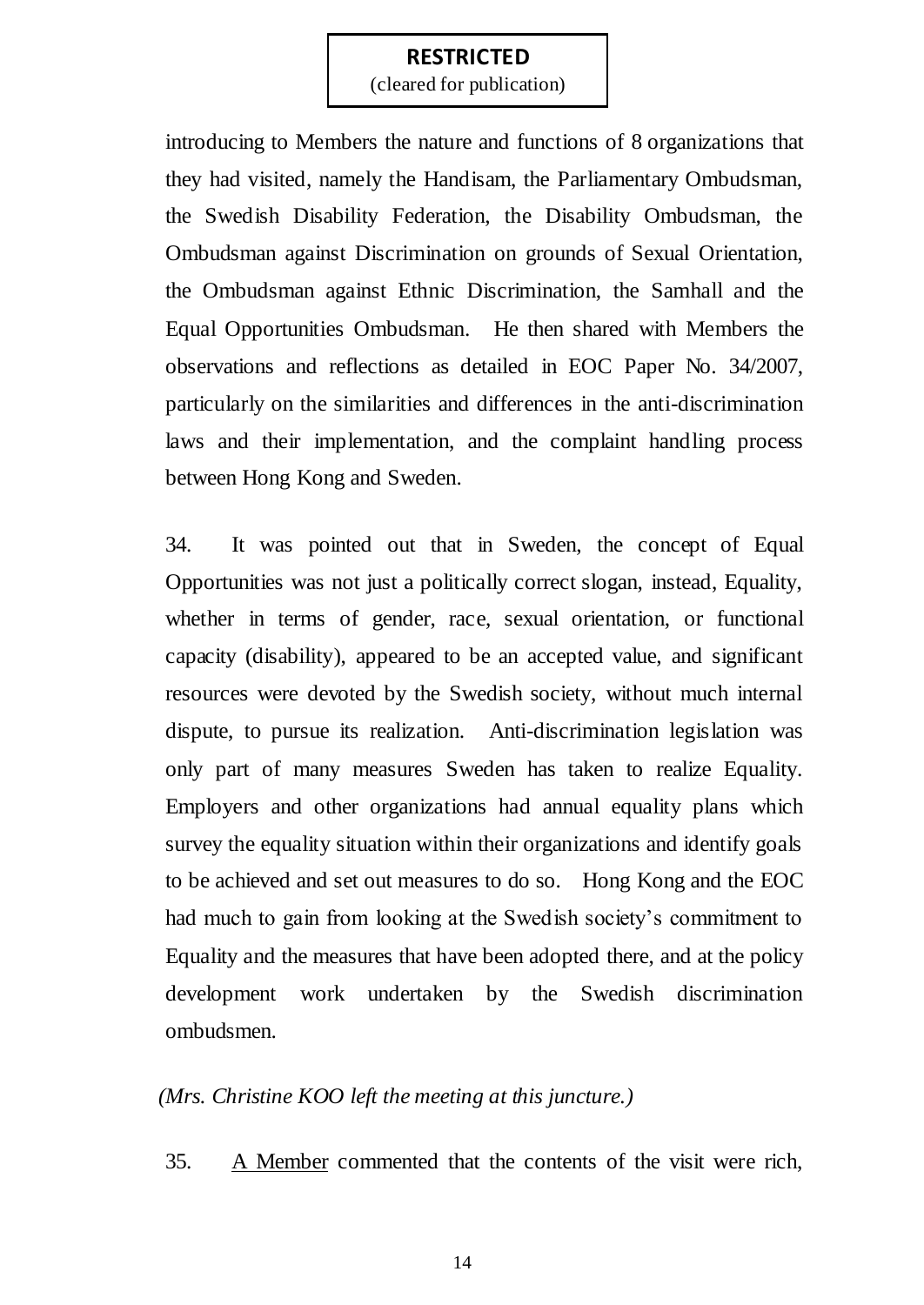(cleared for publication)

many organizations were visited during this trip and that the report on the observations and reflections were provided in great detail. He added that when considering overseas visits in future, for reasons of economical use of resources, the minimum number of EOC delegates that would be involved should be one of the considerations, and after the visit, a report on the observations and reflections would be prepared for sharing. C/EOC expressed agreement and added that another consideration would be the knowledge gained from overseas visits should stay and be assimilated into the EOC, for this reason, it would be more beneficial for EOC staff who would be staying at EOC for a relatively longer time than the Chairperson to participate in these visits. Nevertheless, it would usually be the Chairperson that was being invited for visits and handling of these invitations received would need to follow established protocol. He concluded that in future, the number of delegates to represent EOC and the use of resources incurred would be appropriately considered with due regard to the protocol.

36. Members noted EOC Paper No. 34/2007.

# **Six Monthly Review of EOC's Financial Position as at 30 September 2007**

(EOC Paper No. 35/2007; Agenda Item No. 9)

37. ACCT provided a report on EOC's financial position up to 30 September 2007 and projected year end position as at 31 March 2008 as detailed in EOC Paper No. 35/2007.

38. In response to a question raised by a Member concerning the need of a provision for implementing the recommendation as discussed under Agenda Item 7 on the conversion to "open contract employment",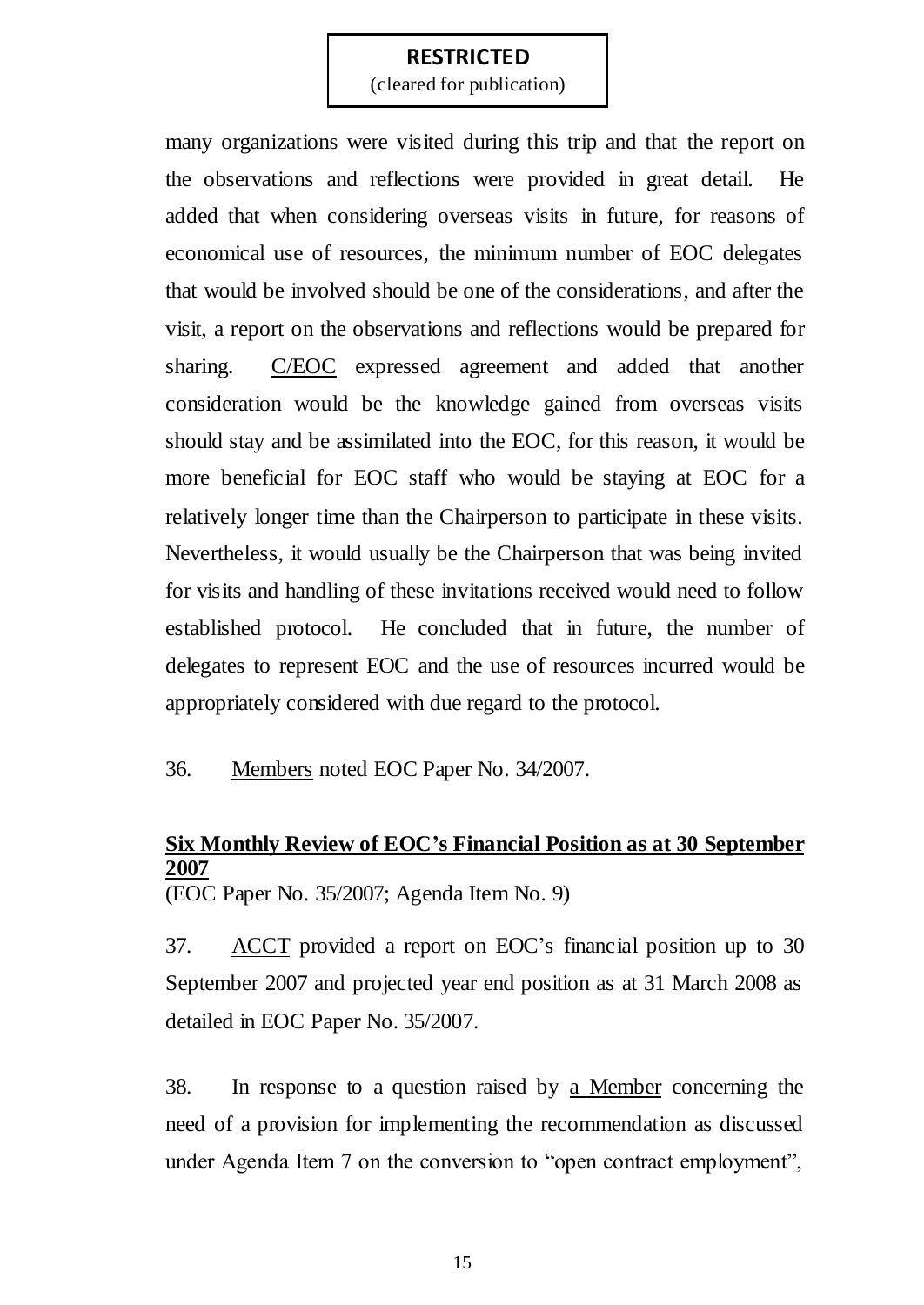(cleared for publication)

ACCT replied that there would be no need of such a provision as there was no change in money terms for this recommendation. DPA supplemented that there would also not be any change in the principle for provision for long service payment for staff on temporary contracts.

39. Members noted the paper.

## **Tentative EOC Meeting Schedule for 2008**

(EOC Paper No. 36/2007; Agenda Item No. 10)

40. Members noted the provisional meeting schedule for 2008 as contained in EOC Paper No. 36/2007.

# **Any Other Business**

(Agenda Item 11)

# **Disability Vilification Complaints against Sun Daily**

(EOC Paper No. 37/2007 tabled)

41. D(Ops) briefed Members on the contents of EOC Paper No. 37/2007 tabled at the meeting on the Disability Vilification Complaints against Sun Daily.

42. Members were assured that the Operations Division would continue to investigate complaints impartially and independently. As the complaint concerned the use of words by the Media, when the investigation proceeded to a more advanced stage, the Operations Division might need to seek policy guidance from the Legal and Complaints Committee (LCC) on how it should be handled, going forward.